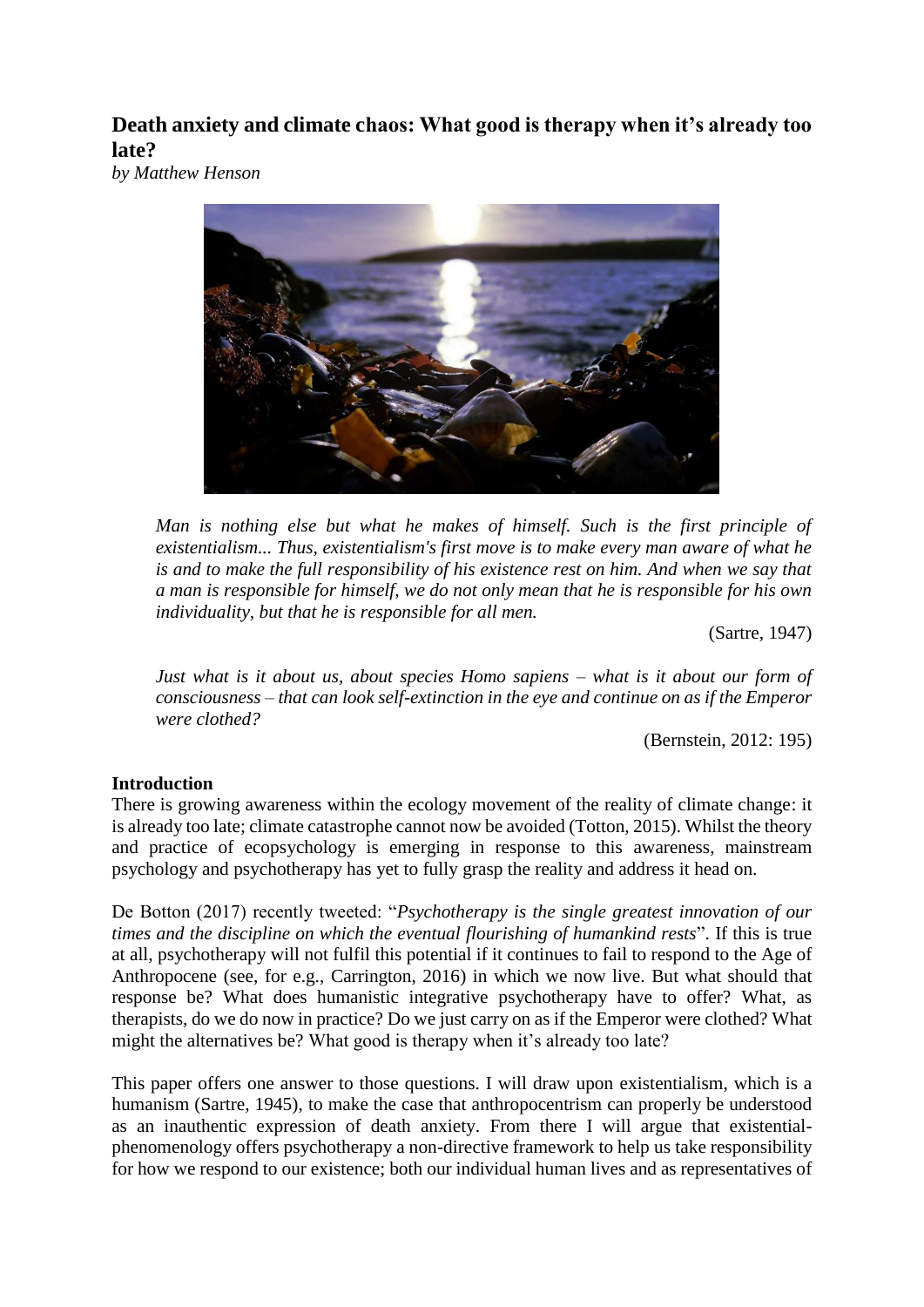humanity in this Anthropocene Epoch. I assert that the principles of working therapeutically with individual existential crisis can be transposed onto the collective ecological crisis we are facing.

In challenging anthropocentrism, I will, hopefully not too ironically, focus on psychotherapy as practised between humans. This is in no way intended to be dismissive of the other-thanhuman and more-than-human life with whom we share this beautiful planet. Rather I hope that by advancing an existential challenge to anthropocentrism in this context, the benefits of human psychotherapy might extend beyond individual human clients, to the other-than-human and more-than-human.

For academic purposes, quotations using the masculine pronoun will be faithfully reproduced in this article, but with an expressed acknowledgement that such gender-biased binary language does not represent my own values.

## **Context**

This is not the first paper to draw comparisons between existentialism and ecopsychology. Adams (2005) has already, in my view successfully, made the case that the concerns of ecopsychology are at once the concerns of existentialism. This sentiment is also captured by Cohn (1995) who notes that "*at the centre of an existential approach [to psychotherapy] is the notion of human existence as a "Being-in-the-World" (as against Descartes' separation of human existence from the world)*" (22). Phenomenology also features heavily in some existing models of ecopsychology (see, for e.g., Fisher, 2012; Totton, 2011).

What is perhaps more novel in this paper, is the explicit linking of climate denial to the existential notion of death anxiety, in pursuit of a pragmatic approach to psychotherapy that both responds to the challenge of climate chaos and meets the humanistic requirement of being a non-directive intervention. I assert that we can still live well, making appropriate decisions in the face of extinction, without defining 'well' or 'appropriate' in terms of prescribing any specific life choices.

### **Climate chaos**

To be clear, it is not posited that the world will literally end:

*but our current human world, the world we grew up in, will cease to be viable: millions or billions of us and trillions more other-than-humans will die, the mass extinction of species that is already underway will accelerate, and a large proportion of the planet will become uninhabitable by humans*

(Rust & Totton, 2012: xviii)

This prediction isn't fanciful. It isn't fake news. It is supported by hard science (see for e.g., Pachauri et al., 2014; Solomona et al., 2008).

Maiteny (2012) notes that approximately every 15 years since the 1960s, "*a wave of ecological anxiety has washed over "western" society*" (47), triggering a sequential reaction of optimism followed by economic recession taking priority and a discrediting of environmental science. In each wave's deeper and darker wake, comes growing despondency about whether humans can ever change, "*to the point where it is seen by some as a sign that Homo sapiens is an ecological aberration, an evolutionary dead-end"* (ibid). This apparent inability to change has little to do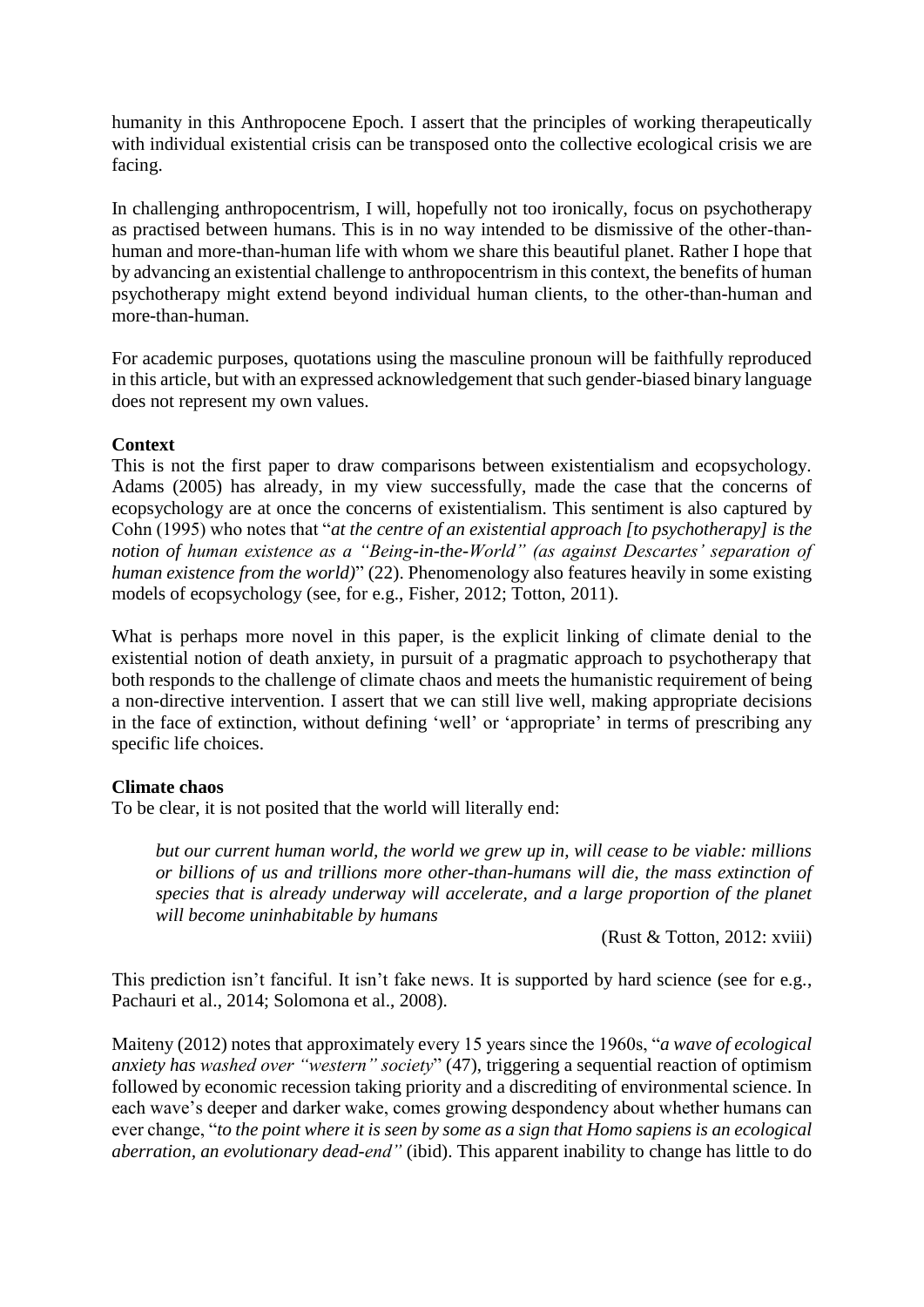with paucity of resources. For at least a decade, the UN has had both the money and the knowhow to stop global warming (Adam, 2007). So, what is it that underpins this human aberration?

*Anthropocentrism* (Seed et al., 1988), a human mindset that constantly reinforces our separation from, and superiority over, other-than-human life, is a central factor. Anthropocentrism functions "*in a way which is remarkably parallel to other human-to-human oppressions and exploitations*" (Prentice, 2012: 177). A number of psychological notions, ranging in degree of complexity, have been linked more or less directly to this anthropocentric human arrogance. These include simple greed, overwhelm at the sheer magnitude of the issue (Totton, 2012), alienation from our animal nature (Bernstein, 2005), ambivalent attachment between humans and the rest of nature (Rust, 2012) and narcissism (Robertson, 2012). These concepts offer valid lenses through which to view the problem but, as Robertson (2012) notes, they all point to what is *wrong* with humankind and a different, less judgemental, context might be required. Existentialism offers that less judgemental context when we consider anthropocentrism, and all the sub-attitudes that contribute to the mindset, as an inauthentic expression of death anxiety.

### **Death anxiety**

*I had seen them both naked, the greatest man and the smallest man: all too similar to one another, even the greatest all too human!*

(Nietzsche, 1961: 236)

The term *death anxiety* is something of a misnomer and is used at times quite spuriously to mean different things. Perhaps not surprisingly, given that it consists of the words 'death' and 'anxiety', the term could be thought of as a fear of death, or, 'death dread / terror' (Yalom, 2008). Whilst the fear of death as an event is indeed quite common, the notion of death anxiety in existential terms points to something much more broad and subtle.

Drawing on Heidegger, Rennie (2006) notes that "*death represents the possibility of the impossibility of existence*" (333). Death signifies the temporality of human (Dasein) existence and this temporality provides the relational context – the horizon – for our ontological anxiety. For Heidegger (2003) Being-in-the-world is always Being-towards-death; "*death signifies a peculiar possibility-of-Being in which the very Being of one's own Dasein is an issue*" (284).

Put very simply, our individual human existence, the greatest and smallest alike, is temporary and because it is temporary it matters to us, we care about it, which is the basis of existential anxiety. In this sense, death anxiety does not necessarily point only to the event of our death (although it might include death as an event), but the inescapable temporality of existence. A more accurate, if perhaps less catchy, term would be *temporality anxiety* or, to draw on Spinelli (1997), *temporal life anxiety.* Everything that we do within the context of our whole existence can be viewed as either an *authentic* or *inauthentic* response to this fundamental anxiety.

#### **Authenticity**

*[to] have one's daily life in the decisive dialectic of the infinite, and yet to continue to live: this is both the art of life and its difficulty*

(Kierkegaard, 1968: 79-80)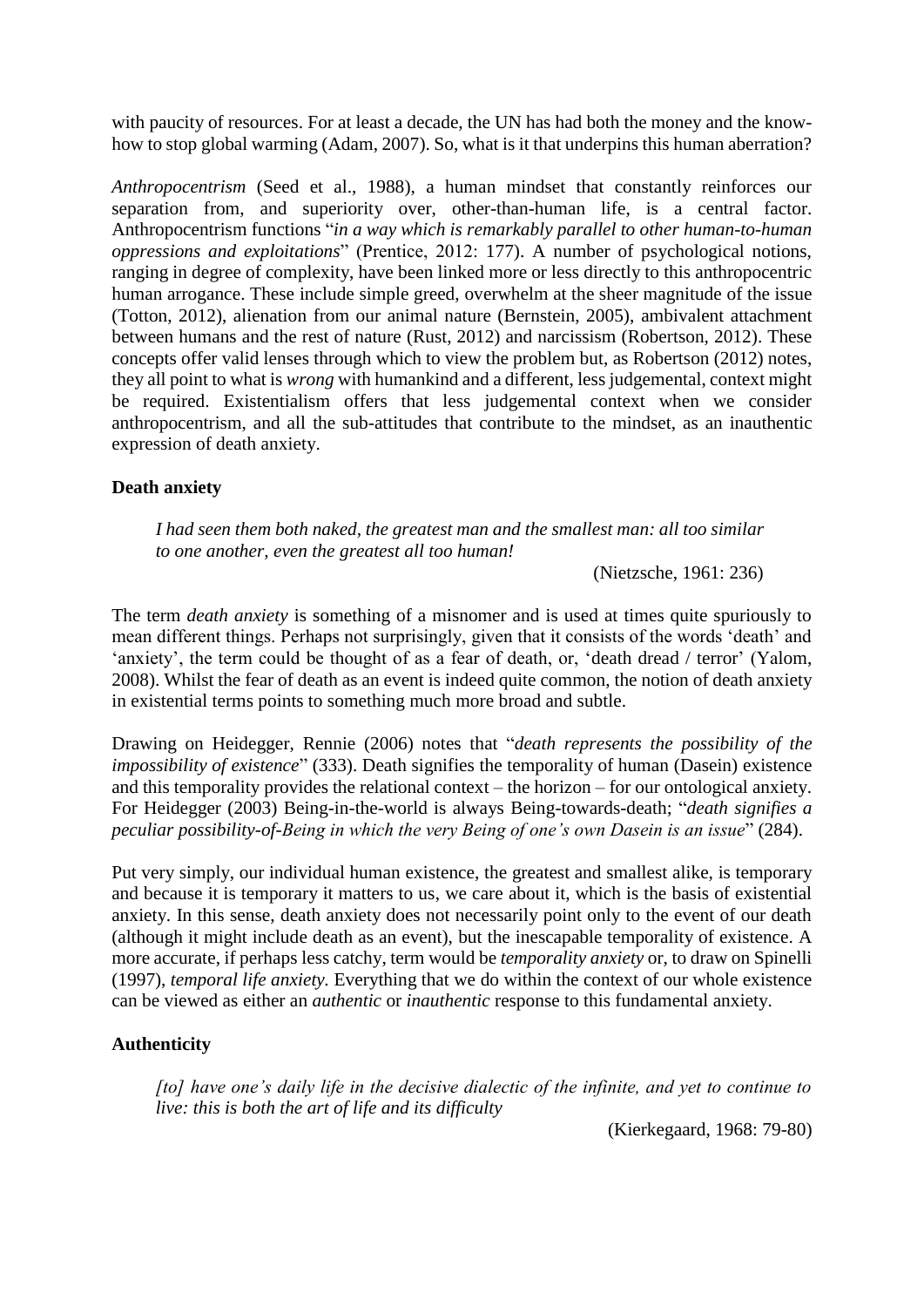Like death anxiety, *authenticity* can be understood in different ways. In its more usual definition, authenticity is associated with genuineness and can be taken to mean living truthfully in accordance with one's deep convictions, beliefs and values (Jacobsen, 2007). However, if we pay close attention to existential philosophy, authenticity takes on a significantly different meaning; one that has nothing to do with genuineness (Craig, 2009). As Spinelli notes, the notion of authenticity as congruence permits a self-contained certainty for those who follow an authentic calling. Existential-phenomenological principles, however, offer no such certainty:

*At best…authenticity rests upon the degree to which there is a willingness to embrace that which exists for us, in the way it exists for us, in all its anxious, uncertain relatedness*. (Spinelli, 2017, 295)

Here, *authenticity* is taken specifically to mean a state in which we face, head on, the anxious, uncertain relatedness of our temporality in the moment-to-moment of our temporal existence. Conversely, *inauthenticity* refers to our everyday defences against the distress linked to this awareness:

*The idea of facing death head on… is too difficult for many of us, particularly when it is our own death that we confront; we defend against our anxiety through various forms of denial, sometimes half-realizing what we do and overtly asserting that this is the only way to have a comfortable life*

(Kasket, 2006: 137)

Reference to 'for many of us' might suggest that 'for a few' a life lived wholly facing death head on is possible. That would be misleading. The challenge of existentialism, as so beautifully captured by Kierkegaard above, is for us to live authentically; to live each moment in full awareness of our temporality. However, whilst this authentic awareness might be the art of life, inauthenticity is necessarily our default state. Everyday life involves attempts, often outside of our awareness, to combat the inevitable anxiety that accompanies our temporality. Some of these, depending upon societal values, will be regarded as 'functional', such as pursuing careers, buying houses, joining societies/clubs, and so on. Others will be considered 'dysfunctional' responses, such as behaviours labelled addictions, self-injury, suicide. All, in existential terms, are inauthentic if the choice, whatever it is, is made other than in full awareness of temporality.

Mandić (2008) reminds us that one [inauthentic] defence against death anxiety is "*the fundamental belief in one's own 'specialness'"* (255). This sense of specialness facilitates us to engage in any number of behaviours which are harmful to us, such as poisoning our bodies through ingesting cigarette smoke, drinking excessive alcohol or maintaining an unhealthy diet. I propose that anthropocentrism is the collective, species-wide, expression of this 'specialness' as an inauthentic response to death anxiety. We carry on poisoning the Earth through high carbon emission behaviours in much the same way that we poison our individual bodies; not because we are evil and/or stupid, but with an arrogance that belies our existential insecurity. We carry on taking long-haul flights, accepting unnecessary plastic packaging, blindly supporting cruel mass-scale farming practices, as if the Emperor were clothed; not because we don't care, but because it is easier than facing our ontological anxiety head on. It is our default state.

So where do we go from here?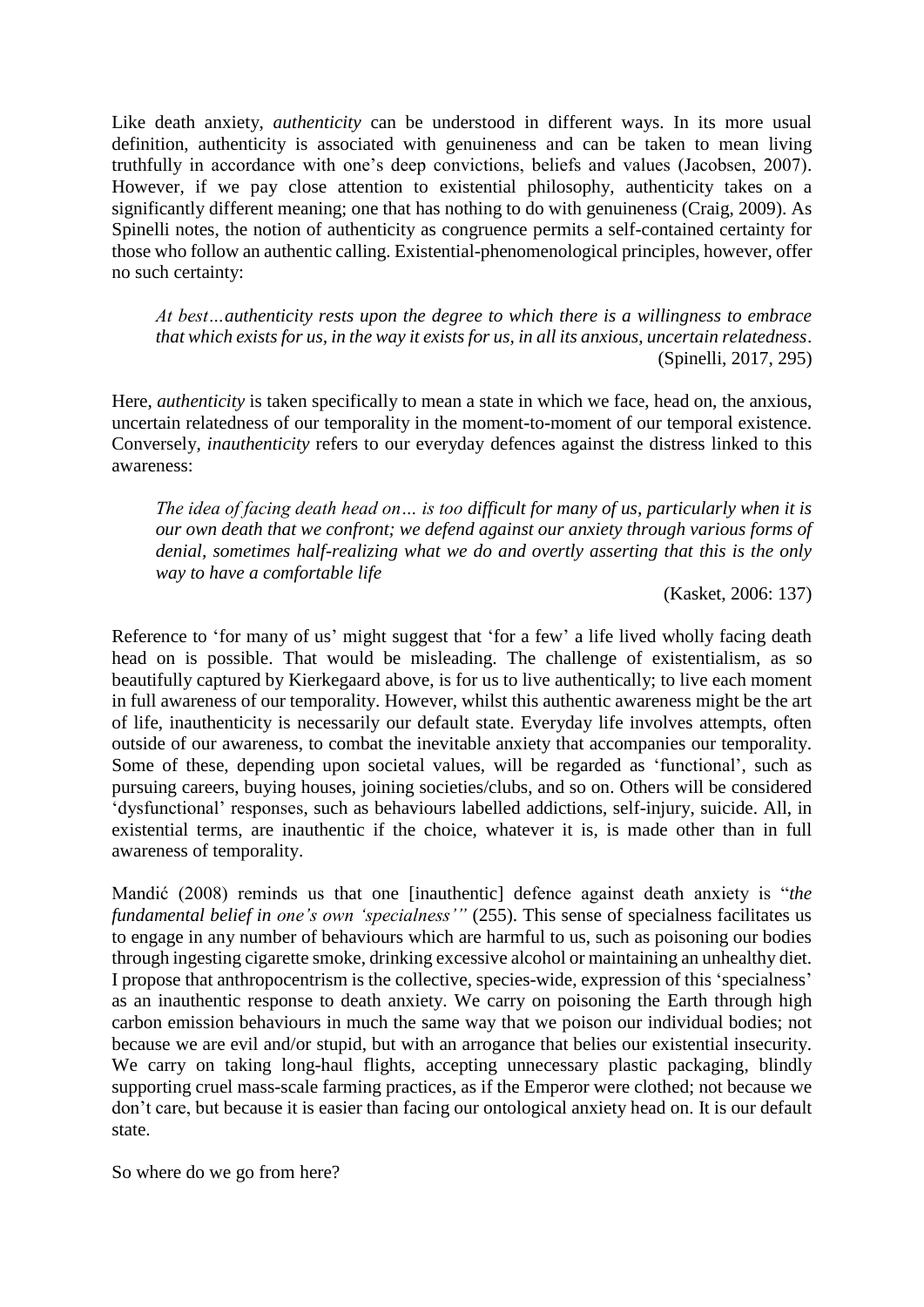#### **Existential-Phenomenology**

A friend recently asked me to briefly summarise existentialism for his teenage daughter. I immediately winked and made reference to French folk sitting in trendy Parisian cafés, wearing dark clothes, with darker coffee to accompany their even darker moods. I am quite fond of that stereotype. I am less fond of the other ways in which existentialism is sometimes dismissed. Anyone with an interest in existentialism knows that it is not an obsession or morbid fascination with death. Rather, it is an appreciation that when we hold our mortality in full awareness, a different frame appears around our life choices.

It is not the aim of existential-phenomenological psychotherapy to alleviate death anxiety in the sense of a contractual task established between client and therapist, at least not as I practise it. Whilst I have occasionally, when it has felt appropriate, asked the rather stereotypically psychoanalytic sounding question: 'Tell me about your mother', I don't remember ever asking of a client: 'Tell me about your death anxiety'. Similarly, authenticity is not an objective of therapy, but is rather something that can be caught and nurtured within the therapeutic process. The way in which some existential therapists seek to create a frame for that, is through the practice of phenomenology.

When Merleau-Ponty (2004) states that "*we shall find in ourselves, and nowhere else, the unity and true meaning of phenomenology*" (vii), he alludes to the difficulty of defining a philosophical attitude which is necessarily essentially obscure. Without doing phenomenology, "*it is practically impossible to understand phenomenology*" (Ihde, 1986: 14). With that caveat, Heidegger (2003) does offer a working definition:

*"phenomenology" means…to let that which shows itself be seen from itself in the very way in which it shows itself from itself…But here we are expressing nothing else than the maxim…'To the things themselves!'* (58)

The imperative within phenomenology is to discard psychological theory in preference for actual lived experience. Within a one-to-one human context, existential psychotherapy can be described as a relational, Dasein to Dasein (client and therapist) co-created phenomenological exploration of the client's lived experience; their Being-in-the-world, which, as noted above, is always Being-towards-death. Again, this does not suppose that therapy sessions are 50 or 60 minutes of authenticity, rather for much of the time the therapy will usefully and necessarily focus on inauthentic concerns. A phenomenological therapeutic attitude does not require authenticity from clients or therapists, but it does facilitate the emergence of what Heidegger terms *moments of vision*: "*That Present which is held in authentic temporality and which thus is authentic itself"* (ibid: 387); when our life choices become framed in the full awareness of our temporality. In those moments, our individual inauthentic specialness falls away and with it comes the ability to make authentic, if not necessarily easy, life choices.

At the risk of labouring the point, this is not a directive process, but rather an acknowledgement that all human concerns are at once existential concerns in the context of Being-towards-death. If, as a therapist (and fellow Dasein whose concerns are also those of Being-towards-death), I listen to my clients with an ear so attuned, then I facilitate the conditions in which moments of vision might emerge.

Lest *moments of vision* sound romantic and appealing, let us be reminded of how difficult they are to endure, hence the psychological defences. They can, and do, result in crisis.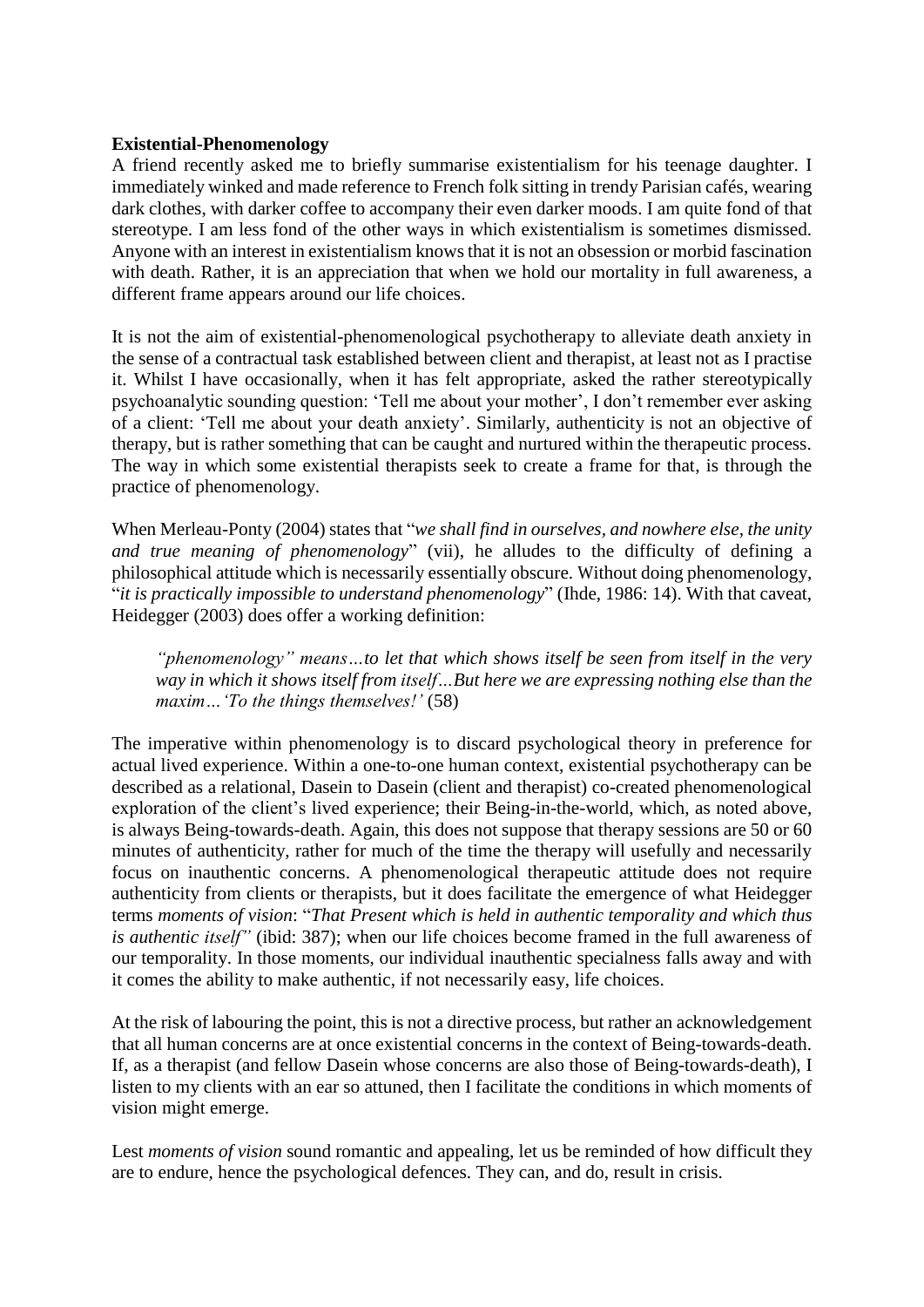### **Existential crisis**

Existential crisis, a crisis in our very existence, occurs when our inauthentic structures are stripped away and the things we were certain of no longer hold true; when the things we valued, such as our careers, possessions, hobbies, politics, personal relationships, and so on, suddenly feel meaningless and/or insignificant. This can occur, but not necessarily, in relation to a life event, often associated with loss of one kind or another. People sometimes present for therapy in existential crisis following such an event. At other times, the crisis occurs during, or even in direct relation to, therapy.

Perhaps counter-intuitively, the role of existential therapy in these moments is not to alleviate the crisis, but rather to withstand and fully explore it. This can be a tricky process and it is of course crucial that great care is taken so that the client, and/or therapist, is not overwhelmed to the extent that risk of harm is heightened. The ultimate outcome of existential crisis might well be that a new inauthentic life structure is substituted for the failing old one. But that should not be the aim of therapy and, in the meantime, there is an opportunity. The existential crisis *is itself* the authentic response to death anxiety and should be recognised and valued as such. The moments when we are brought unavoidably before death, are often the moments when we feel most alive. They are also the moments when we make the *best*, most responsible choices.

#### **The future of therapy?**

I propose that this existential-phenomenological approach is directly applicable and appropriate as a challenge to anthropocentrism. When the temporality of the other-than-human world is held in awareness, alongside awareness of our individual temporality, not only our individual inauthentic specialness, but also our anthropocentrism falls away in the moment of vision. Again, for the avoidance of all doubt, this does not require clients to make any specific choices. Neither does it dictate any specific values. That said, it is much more difficult for me to be abusive to myself, other humans and other-than-humans if my decisions are made from a place of authentic awareness.

Part of facing the reality of climate chaos involves acknowledging that:

*In all probability…something will survive; and the small fraction of humanity which is likely to be part of the "something" will need all the help it can get in staying sane, and in carrying forward the seeds of a sane culture, founded in ecological consciousness.* (Rust & Totton, 2012: xviii)

This statement isn't intended to be taken as an indication that nothing can be done other than mop-up in the wake of climate catastrophe. The imperative within the ecopsychology movement is to act now. As a psychotherapist, I can never prevent death. I cannot keep my clients alive forever or take away the inevitable despair that that realisation brings. The best that I can offer my clients is to withstand, as far as I possibly can, the reality of our temporality and in doing so facilitate the conditions for authentic engagement with whatever concerns my clients might bring to therapy. If I hold that Being-in-the-world is at once Being-towards-death, then I respond to my clients' concerns in a way that is both non-directive and facilitates the best possible life choices. If I hold Being-towards-death within the context of the Anthropocene Age, then I respond to my clients' concerns in a way that is both non-directive and facilitates authentic, responsible choices in the face of climate catastrophe; choices which impact not only on individual humans, but also other humans and other-than-humans.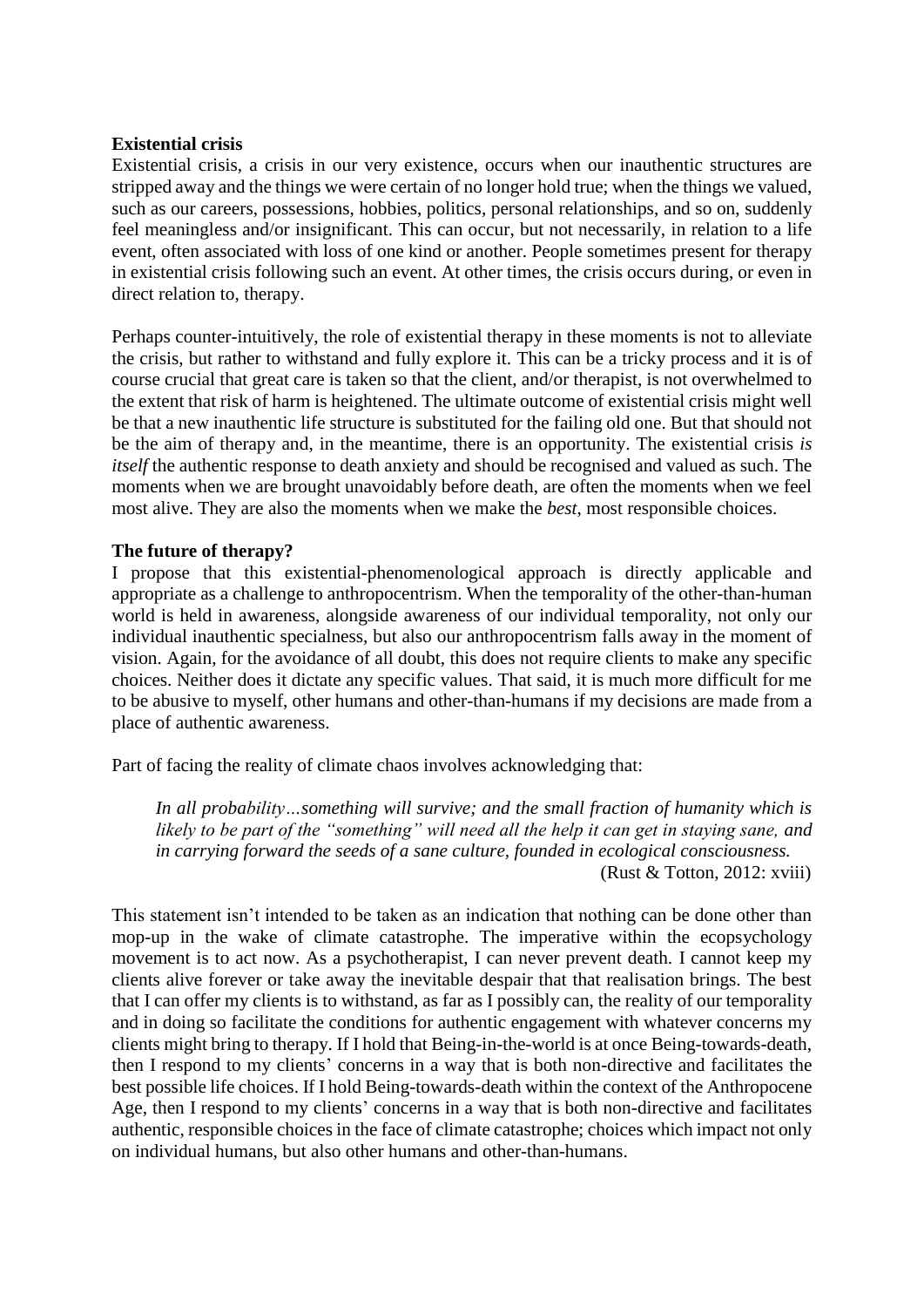## **Conclusion**

This paper has attempted to address the reality of climate chaos from the perspective of humanistic integrative psychotherapy. In particular, I ask what good is therapy when it's already too late? In answering that question, I have drawn upon the "first move" of existentialism to make every Human/Homo sapiens/Dasein aware of what s/he is; a Beingtowards-death. I have argued that, whilst our day-to-day existence is necessarily *inauthentic*, *authentic* existential awareness, Heidegger's *moments of vision*, can be nurtured through adopting an existential-phenomenological attitude within a humanistic integrative therapeutic frame. With that authentic awareness comes the capacity to take full responsibility for our human existence.

Existential-phenomenology has never offered a cure for death. Instead it challenges our sense of specialness and further challenges us to live with the inevitability of our death in full awareness; whilst at the same time acknowledging how difficult this is. It also offers a pragmatic approach to psychotherapy, which facilitates us to meet this challenge.

The challenge of existentialism has never been more important than it is today, as we look climate catastrophe unavoidably in the face. Existential-phenomenology offers no cure for climate chaos, but it does offer a non-directive methodology, which can facilitate us to make informed choices about how to live well in the meantime. This not only includes choices that we make for ourselves and which impact upon our individual lives, but also choices that we make as representatives of humanity, which impact upon all life on Earth.

## **Dedication**

In memory of my daughter, Eva Marie, and my father, Peter; my real existential teachers, who gifted me *moments of vision*.

Also in memory of the countless other-than-humans and humans who died on the same days, and who are no less important.



**Matthew Henson** is an existential psychotherapist, ecopsychologist and trainer in private practice.

www.matthewhenson.ie – info@matthewhenson.ie

### **References:**

Adam, D. (2007, April 28). UN: We have the money and know-how to stop global warming. *The Guardian.* Retrieved 27 July 2017 from

https://www.theguardian.com/environment/2007/apr/28/climatechange.climatechangeenvi ronment

- Adams, W.W. (2005). Ecopsychology and phenomenology: Towards a collaborative engagement. *Existential Analysis, 16*(2), 269-283.
- Bernstein, J. (2012). "What if it were true…". In Rust, M-J., & Totton, N. (Eds.). (2012). *VITAL SIGNS psychological responses to ecological crisis*. London: Karnac.
- Bernstein, J. (2005). *Living in the borderland: The evolution of consciousness and the challenge of healing trauma*. London: Routledge.
- Carrington, D. (2016, August 29). The Anthropocene epoch: Scientists declare dawn of human-influenced age. *The Guardian.* Retrieved 9 September 2017 from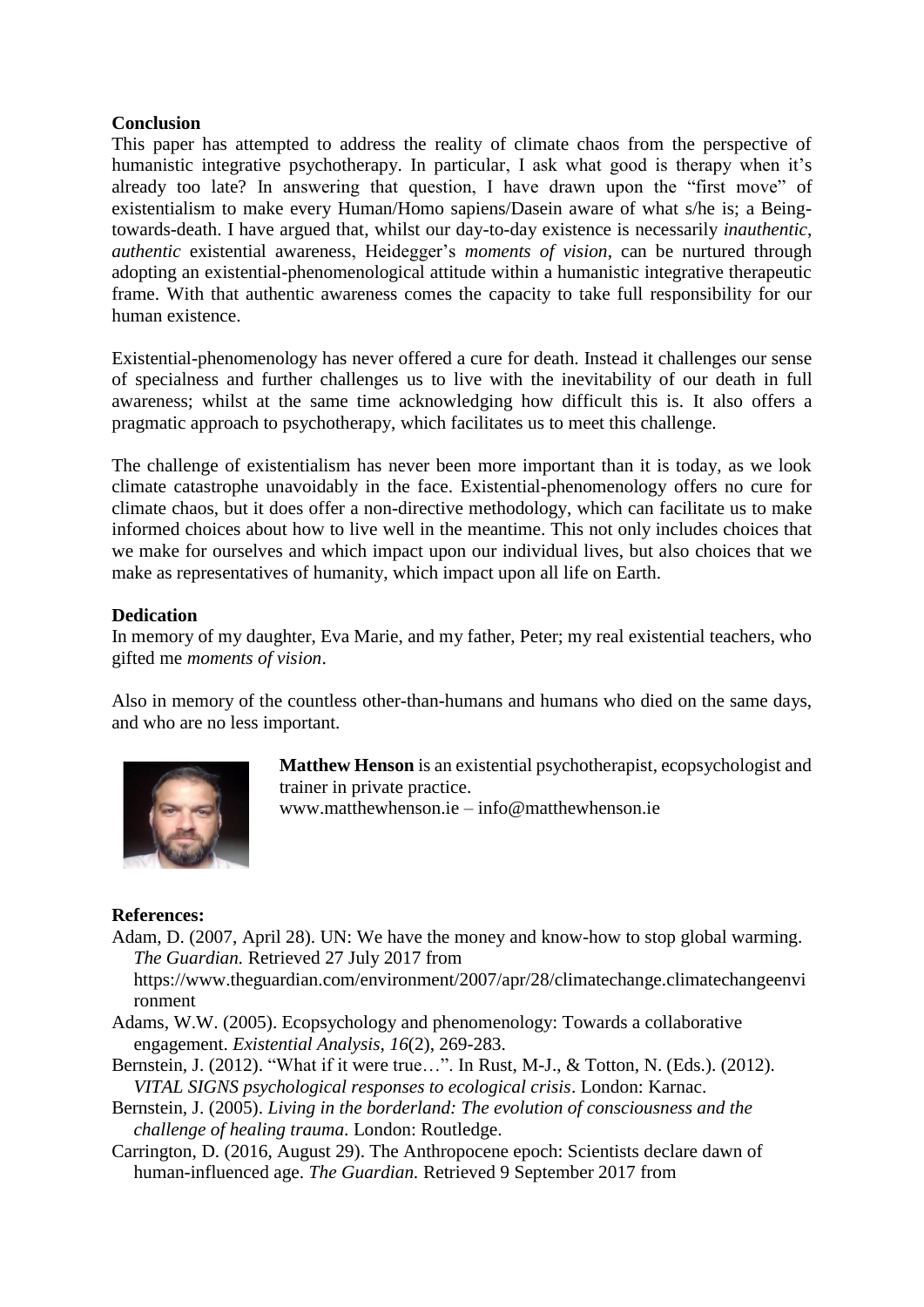https://www.theguardian.com/environment/2016/aug/29/declare-anthropocene-epochexperts-urge-geological-congress-human-impact-earth

Cohn, H. W. (1995) Misconceptions in existential psychotherapy. *Existential Analysis, 6*(1), 20-27.

Craig, M. (2009). To be or not to be: Understanding authenticity from an existential perspective. *Existential Analysis,* 20(2), 292-298.

- de Botton, A. (2017, September 9). "Psychotherapy is the single greatest innovation of our times and the discipline on which the eventual flourishing of humankind rests." [Twitter post]. Retrieved from https://twitter.com/alaindebotton/status/903863192388079616
- Fisher, A. (2012). *Radical ecopsychology*. New York: Suny Press.
- Heidegger, M. (2003). *Being and time*. Oxford: Blackwell.
- Ihde, D. (1986). *Experimental phenomenology.* New York: State University of New York Press.
- Jacobsen, B. (2007). Authenticity and our basic human dilemmas: Foundational concepts of existential psychology and therapy. *Existential Analysis, 18*(2), 288-296.
- Kasket, E. (2006) Death and the doctor. *Existential Analysis, 17*(1), 137-150
- Kierkegaard, S. (1968) *Concluding unscientific postscript*. Princeton: Princeton University Press
- Maiteny, P. (2012). Longing to be human: Evolving ourselves in healing the earth. In Rust, M-J., & Totton, N. (Eds.). (2012). *VITAL SIGNS: Psychological responses to ecological crisis*. London: Karnac.
- Mandić, M. (2008). Being-towards-death and its relevance to psychotherapy. *Existential Analysis, 19*(2), 254-266.
- Merleau-Ponty, M. (2004). *Phenomenology of perception*. London: Routledge.
- Nietzsche, F. (1961). *Thus spoke Zarathustra.* London: Penguin.
- Pachauri, R.K., Allen, M.R., Barros, V.R., Broome, J., Cramer, W., Christ, R.,…van Ypersele, J.-P. (2014). *Climate change 2014: Synthesis report. Contribution of Working Groups I, II and III to the fifth assessment report of the intergovernmental panel on climate change. Geneva: 151*. Retrieved 26 July 2017 from http://epic.awi.de/37530/1/IPCC\_AR5\_SYR\_Final.pdf
- Prentice, H. (2012). "Heart and soul": Inner and outer within the transition movement. In Rust, M-J., & Totton, N. (Eds.). (2012). *VITAL SIGNS: Psychological responses to ecological crisis*. London: Karnac.
- Rennie, S. (2006). The end… Or is it? The potency of Heidegger's ideas about death. *Existential Analysis, 17*(2), 330-342.
- Robertson, C. (2012). Dangerous margins: Recovering the stem cells of the psyche. In Rust, M-J., & Totton, N. (Eds.). (2012). *VITAL SIGNS: Psychological responses to ecological crisis*. London: Karnac.
- Rust, M-J. (2012). Ecological intimacy. In Rust, M-J., & Totton, N. (Eds.). (2012). *VITAL SIGNS: Psychological responses to ecological crisis*. London: Karnac.
- Rust, M-J., & Totton, N. (Eds.). (2012). *VITAL SIGNS: Psychological responses to ecological crisis*. London: Karnac.
- Sartre, J. P. (1945). *Existentialism is a Humanism*. Retrieved 8 September 2017 from http://www.public.asu.edu/~jmlynch/273/documents/sartre-existentialism-squashed.pdf
- Sartre, J. P. (1947). *Existentialism and human emotion*. Retrieved 8 September 2017 from http://philosophymagazine.com/others/MO\_Sartre\_Existentialism.html
- Seed, J., Macy, J., Fleming, P., & Naess, A. (1988). *Thinking like a mountain: Towards a council of all beings*. Philadelphia: New Society.
- Solomona, S., Plattnerb, G-K., Knuttic, R., & Friedlingsteind, P. (2008). Irreversible climate change due to carbon dioxide emissions, *Proceedings of the National Academy of*